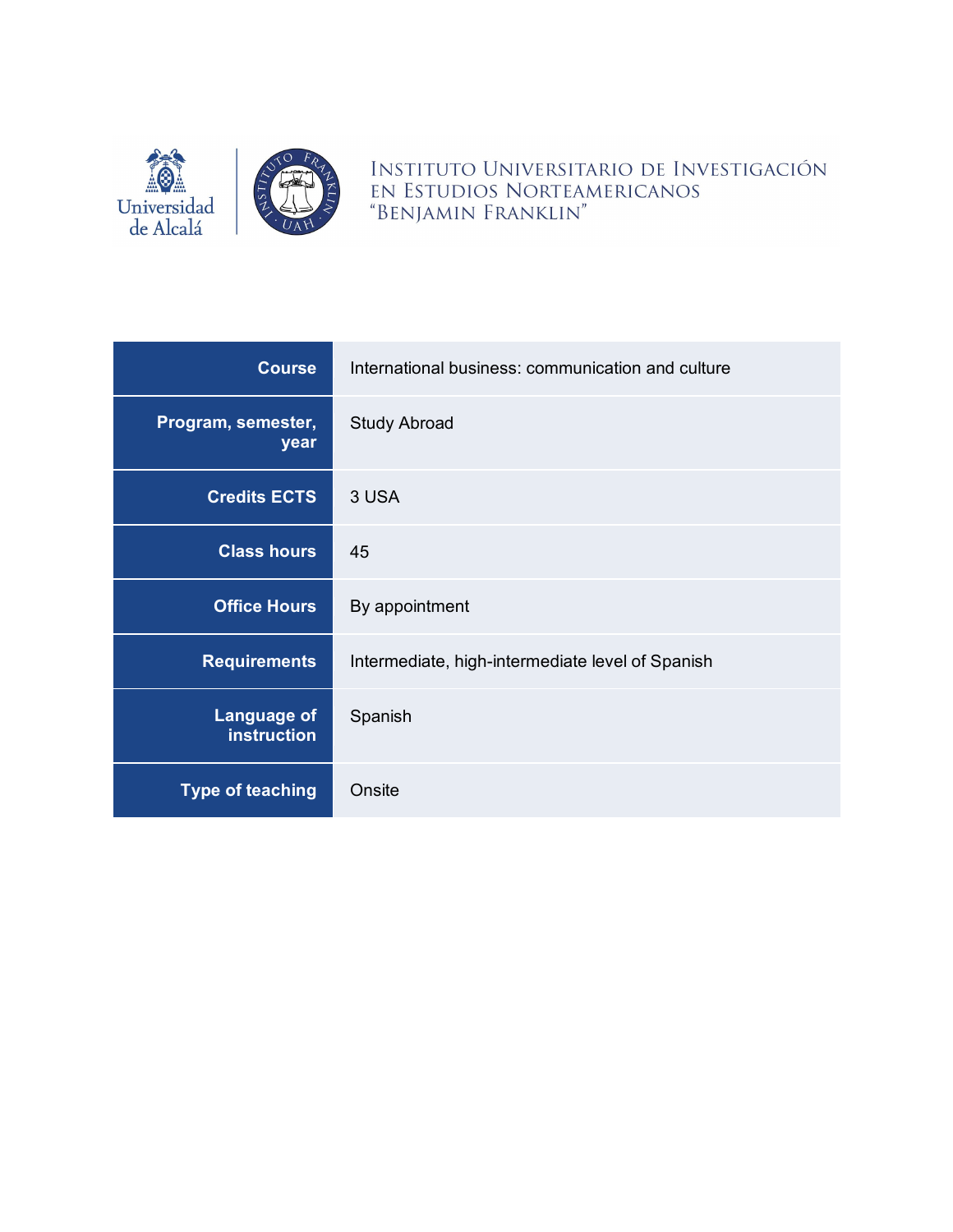

# **INTRODUCTION**

This course is especially interesting for those students who intend to work in other countries or want to work in multinational companies where they have to develop their tasks with colleagues from other cultures. Students will improve their own cultural awareness through the discovery of their cultural characteristics and the differences that separate them from other cultures.

They will practice communication in Spanish and intercultural skills through the resolution of case studies that simulate situations they may encounter in the future living in other countries.

# **DESCRIPTION**

This course is especially interesting for those students who intend to work in other countries or want to work in multinational companies where they have to develop their tasks with colleagues from other cultures. Students will improve their own cultural awareness through the discovery of their cultural characteristics and the differences that separate them from other cultures.

They will practice communication in Spanish and intercultural skills through the resolution of case studies that simulate situations they may encounter in the future living in other countries.

Course objectives:

- To understand the basic general concepts about culture, communication, cultural conflict resolution, intercultural management, corporate culture, international negotiation.
- To learn the basic cultural and communicative differences with respect to Latin, Anglo-Saxon, Asian and Arab countries.
- To learn the basic techniques of international negotiation.
- To understand and know the main characteristics of the "international manager" as well as the basic principles of global skills, international and virtual work teams.

# **COMPETENCES**

#### **General Competencies (GC):**

**GC1**: Stimulate and improve oral and written communication in business Spanish.

**GC2:** Develop the ability to apply basic concepts to small practical cases providing solutions to simple communication and cultural problems.

### **Specific competences (SC):**

**SC1:** Development of intercultural awareness.

**SC2:** Identify and analyze the basic cultural and communicative differences with respect to Latin, Anglo-Saxon, Asian and Arab countries.

**SC3:** Knowing and using the basic general concepts on culture, communication, corporate culture, intercultural management, international negotiation.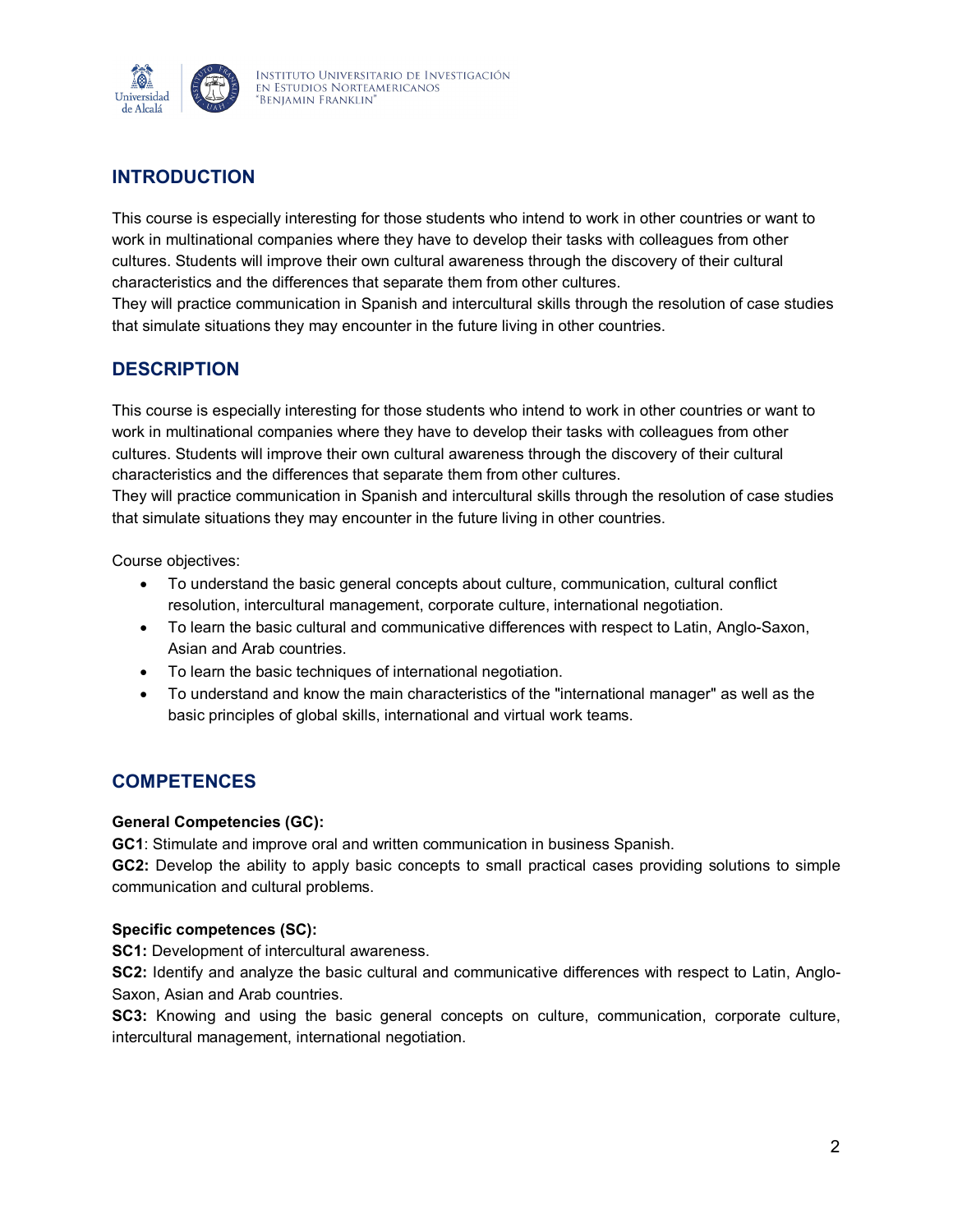

# **METHODOLOGY**

The methodology of the course seeks the development of the above competencies in the students, for which different methodological strategies will be used;

- Theoretical classes that will offer explanations on the different concepts, ideas and theories related to communication and culture. The student, besides listening actively, will try to understand the arguments and theories and will take structured notes of the most important contents.
- Realization of different tests of communicative and cultural type with the objective that the student reflects on his own culture and communicative style and learns the cultural and communicative characteristics of other cultures.
- Realization of small practical cases on interculturality and intercultural communication.
- Realization of two works; a business report on the most important cultural and communicative aspects of a country chosen by the student. Another paper comparing the website of a multinational company in two countries.
- Oral presentation of the two written papers.
- Readings of articles that the teacher will give to the students.

# **PREPARATION FOR CLASS**

Working on the readings before coming to class prepares you to ask questions and give opinions on the subject matter in class.

- Read assigned topics before class.
- Reflect on questions that may lead to interesting discussions.
- Takes notes during explanations and class discussions.

## **EVALUATION**

● Participation

It must be active, that is to say, the student must not only ask his doubts, but must also make comments and actively participate in the exercises proposed in class both in group and individually. In addition, the student must read the texts assigned by the teacher and do the exercises related to the text. The student is expected to demonstrate maturity and responsibility in the classroom so that gestures, passive attitude such as sleeping in class, and having inappropriate behaviors in the classroom may have a negative impact on the grade of this section.

The total percentage of this section is 10%.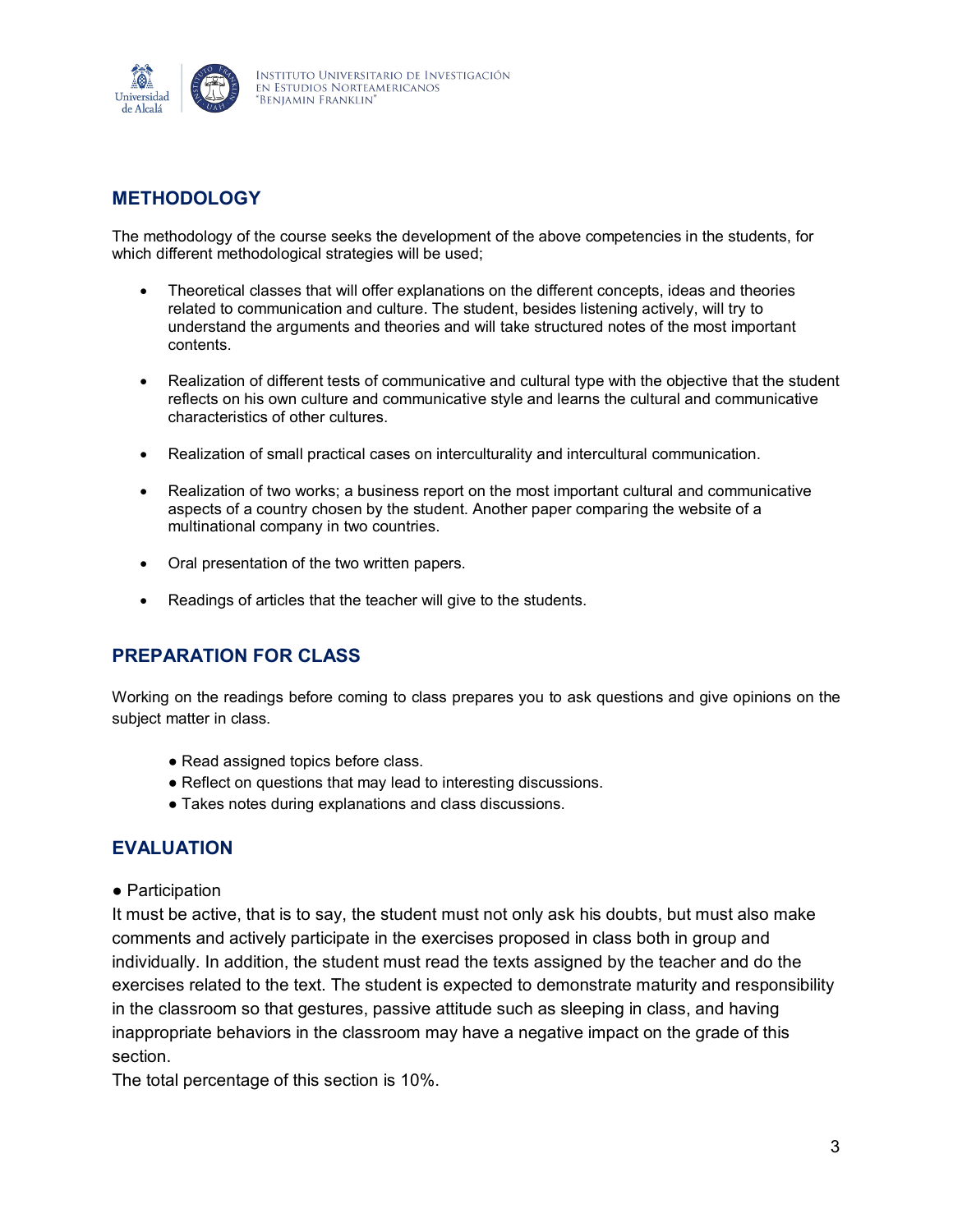

.

#### **● Midterm and final exams.**

The student must prepare in advance for the exams by summarizing the professor's explanations, understanding the readings and relating them to the explanations, resolving all doubts in class or in direct tutorials with the professor.

The total percentage of this section is 25% of each exam.

If the professor detects copying or plagiarism in the exam, the student will receive a grade of zero and will not have the option of any type of recovery.

### **● Written assignment and oral presentation.**

The objective of the written work or report is to make a business report and a comparative report of web pages of a multinational company of your choice. A business report is understood as the set of information transmitted in a written, objective and orderly manner for a person or group of people, belonging to the same company from the information previously collected by the author of the report with the main purposes of informing and facilitating decision making.

The written work should be double-spaced in Times New Roman 12 and should be between 4-7 pages in length. It will be a research paper on a given country and its cultural characteristics. The format to be followed will be MLA. The objective of this paper is for the student to know how to write a business report on a country. The grade obtained will be based on the following aspects:

### **Ideas and content:**

Clarity of the writing, maintains interest in the reader. Topic is enriched with interesting details.

### **Organization of the topic:**

The writing is clearly structured, orderly and attractively presented. All the necessary sections are included (title page, table of contents, development of the different points, conclusion, bibliography, graphics, photos).

#### **Style:**

The expression is direct, the message is conveyed precisely and concisely. The necessary data are provided.

#### **Specific language:**

A specific language is used, which should be acquired through the readings and explanations given by the teacher.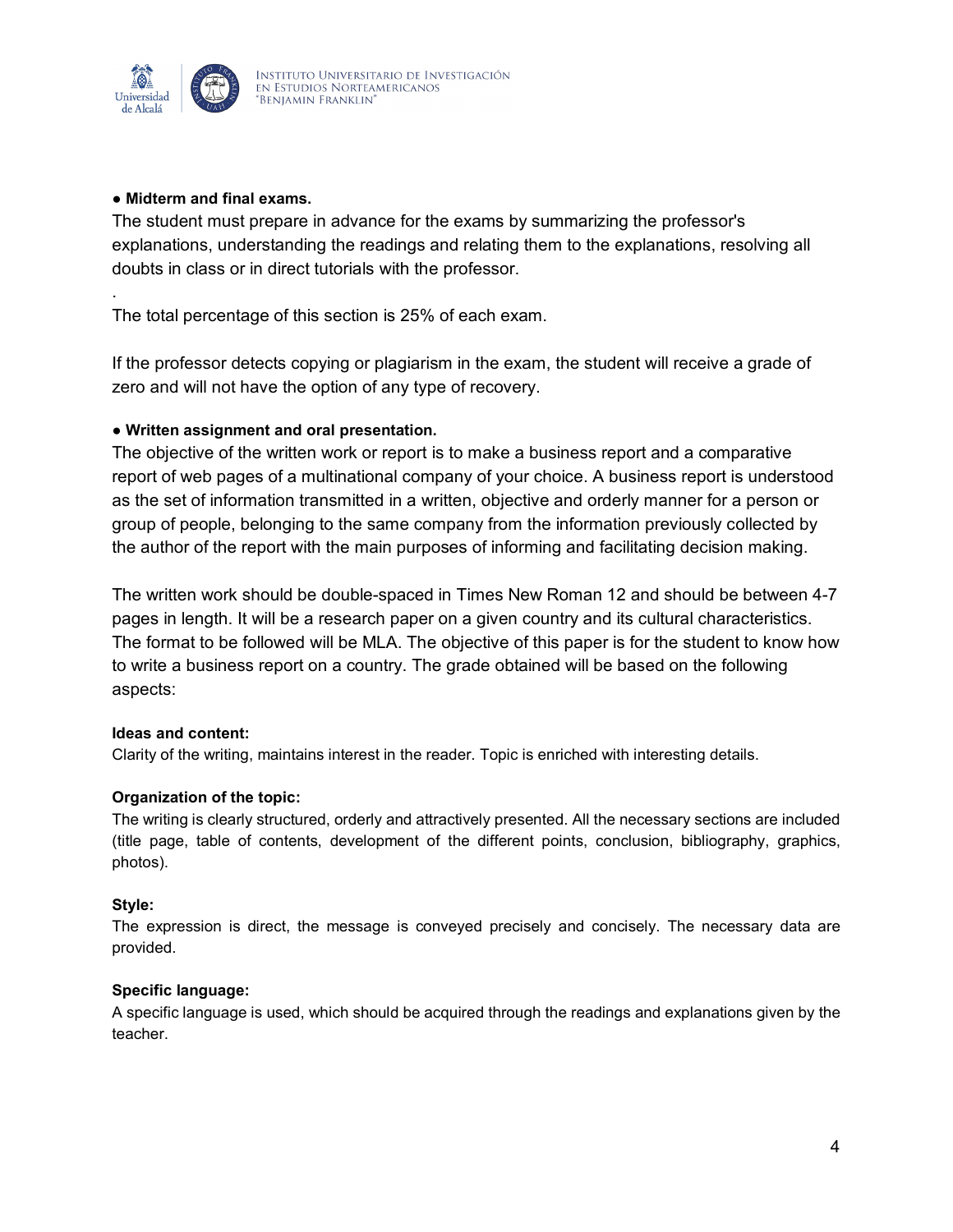

### **● Oral Presentation**

The objective of this section is that the student is able to present orally the two written papers described above. The grade obtained will be based on the following aspects:

### **Content and development:**

Well-structured presentation including an introduction to the main topic. Development of ideas in a coherent and related way to end with a logical conclusion according to the research that has been carried out. **Specific language:**

The student should present his/her work using the vocabulary, concepts and ideas that have been developed throughout the course.

#### **Body language:**

The student must show control over the content of the topic and the attention of the class. For this purpose, eye contact, intonation and body language are important. The student should display an effective attitude to maintain the attention of the class.

#### **Audiovisual Media:**

Use of audiovisual media to make your oral presentation. The use of Power Point, photos, etc. is recommended. It is also very important that the student does not read directly the information to be presented.

**The total percentage of this section is 40% (20% each).**

**Note: If the work is not handed in on the indicated date, the student will receive one point less for each day of delay.**

#### **Plagiarism:**

Research papers should state students' own ideas. The work of other writers or experts used to support students' ideas must be properly cited. Inappropriate use of someone else's text or work is considered plagiarism. Plagiarism is a violation of academic standards and may result in failure of the paper or even the subject for which the paper was written. In extreme cases it may result in expulsion from the program. Guidelines for writing the paper properly should be provided by the professor.

## **GRADING SCALE**

The scale of the class grade will be as follows:

| <b>PARTICITAPION</b> | $10\%$ |
|----------------------|--------|
| MIDETERM EXAM        | 20%    |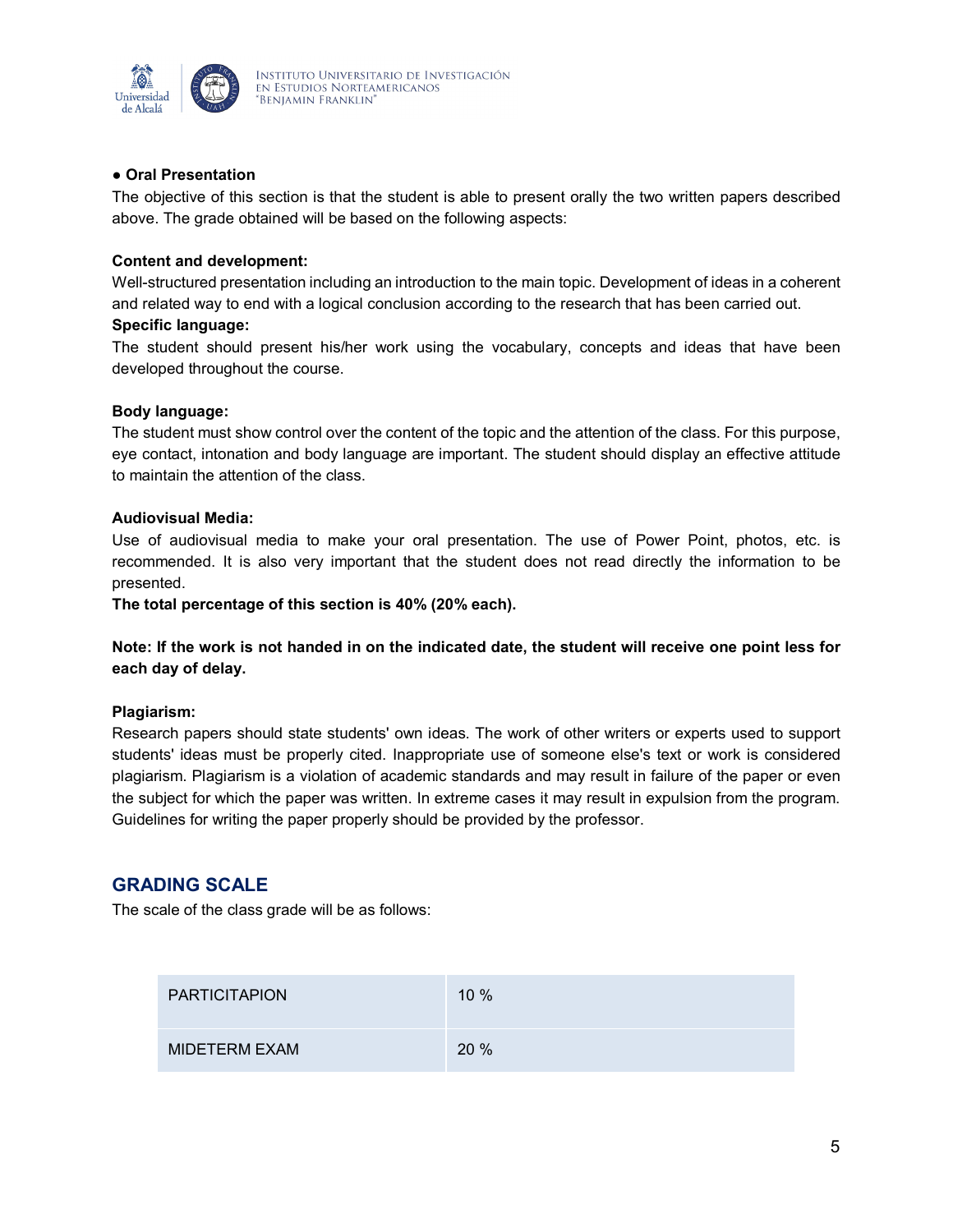

| <b>FINAL EXAM</b>        | 20 % |
|--------------------------|------|
| <b>WRITTEN WORK</b>      | 25 % |
| <b>ORAL PRESENTATION</b> | 25 % |

# **ATTENDANCE**

Class attendance is MANDATORY. If the student is absent for more than the allowed limit (one class absence in the summer program and two absences in the fall and spring programs), the final grade will reflect a decrease of 10 points for each non-attendance that has not been excused by a doctor's certificate or by your Program Director. It is the individual responsibility of the student to make up any missed content about the subject taught in class the day the student was absent.

# **STUDENTS WITH SPECIAL NEEDS**

Students with special needs should contact Antonio Fernández: [antonio.fernandezm@uah.es](mailto:antonio.fernandezm@uah.es) Instituto Franklin-UAH can accommodate these students who show through a medical note or a note from their academic advisor that require help in order to fulfill the program.

## **USE OF TECHNOLOGY IN CLASS**

The use of technology is essential today in education, but if is used inappropriately it can be harmful for students. It is necessary that students ask for permission from the teacher in order to use any technological devices. Faculty should make clear to students in what instances technology can be used.

## **USE OF BLACKBOARD**

All courses offered by Instituto Franklin-UAH can be taught through the Blackboard virtual classroom. Also teachers can have materials, forums, etc in the virtual classroom even if they teach the class online.

# **CLASS SHCEDULE**

|        | <b>MATERIA DE ESTUDIO</b>                                                                                                             |  |
|--------|---------------------------------------------------------------------------------------------------------------------------------------|--|
| Tema 1 | • La globalización<br>• La empresa multinacional<br>Los negocios Internacionales<br>$\bullet$<br>· Internacionalización de la empresa |  |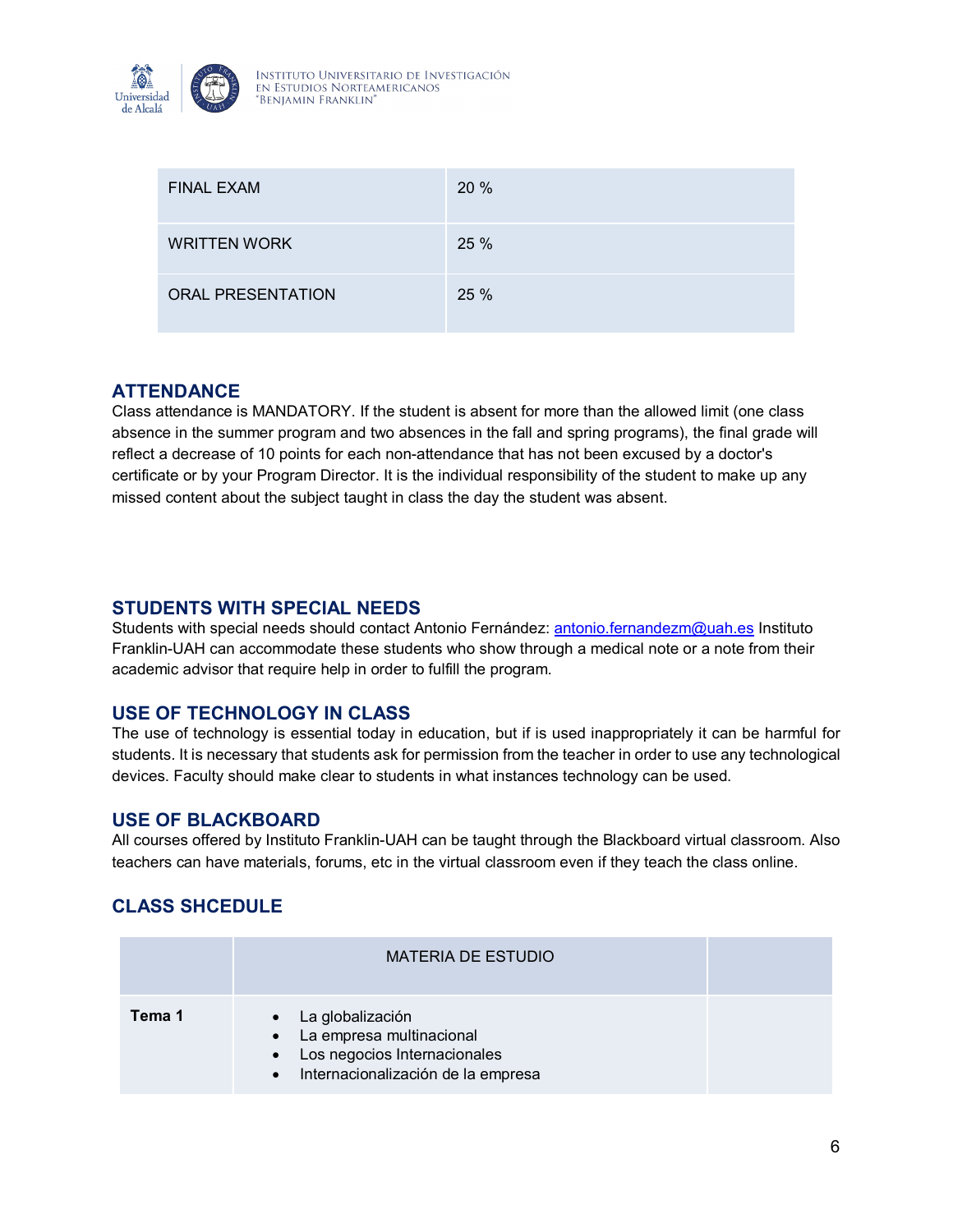

| Tema <sub>2</sub> | La cultura<br>$\bullet$<br>Elementos de la cultura<br>Teorías culturales<br>Estereotipos<br>$\bullet$<br>Manifestaciones y niveles culturales<br>$\bullet$ |  |
|-------------------|------------------------------------------------------------------------------------------------------------------------------------------------------------|--|
|                   |                                                                                                                                                            |  |
| Tema <sub>3</sub> | Dimensiones culturales<br>$\bullet$<br>En qué se fundamenta la cultura<br>$\bullet$                                                                        |  |
| Tema 4            | La comunicación<br>La escucha<br>Tipos de comunicación: verbal y no verbal<br>$\bullet$<br>Manejo del silencio<br>$\bullet$<br>El lenguaje<br>$\bullet$    |  |
| Tema <sub>5</sub> | Comunicación no verbal<br>$\bullet$<br>El lenguaje del cuerpo<br>$\bullet$                                                                                 |  |
| Tema <sub>6</sub> | Identidad corporativa<br>$\bullet$<br>Cultura corporativa<br>$\bullet$<br>Comunicación empresarial<br>$\bullet$<br>Comportamiento corporativo<br>$\bullet$ |  |
| Tema <sub>7</sub> | Equipos de trabajo virtual<br>El manager intercultural<br>$\bullet$<br>Gestión intercultural<br>$\bullet$<br>Conflictos interculturales                    |  |
| Tema 8            | La cultura de los países asiáticos<br>$\bullet$<br>China<br>$\bullet$<br>Japón<br>$\bullet$                                                                |  |
| Tema 9            | Cultura latina<br>México<br>Países árabes                                                                                                                  |  |

# **BIBLIOGRAHY**

Textos de consulta. Estos libros están en la biblioteca de la UAH y pueden ser consulados por los alumnos: